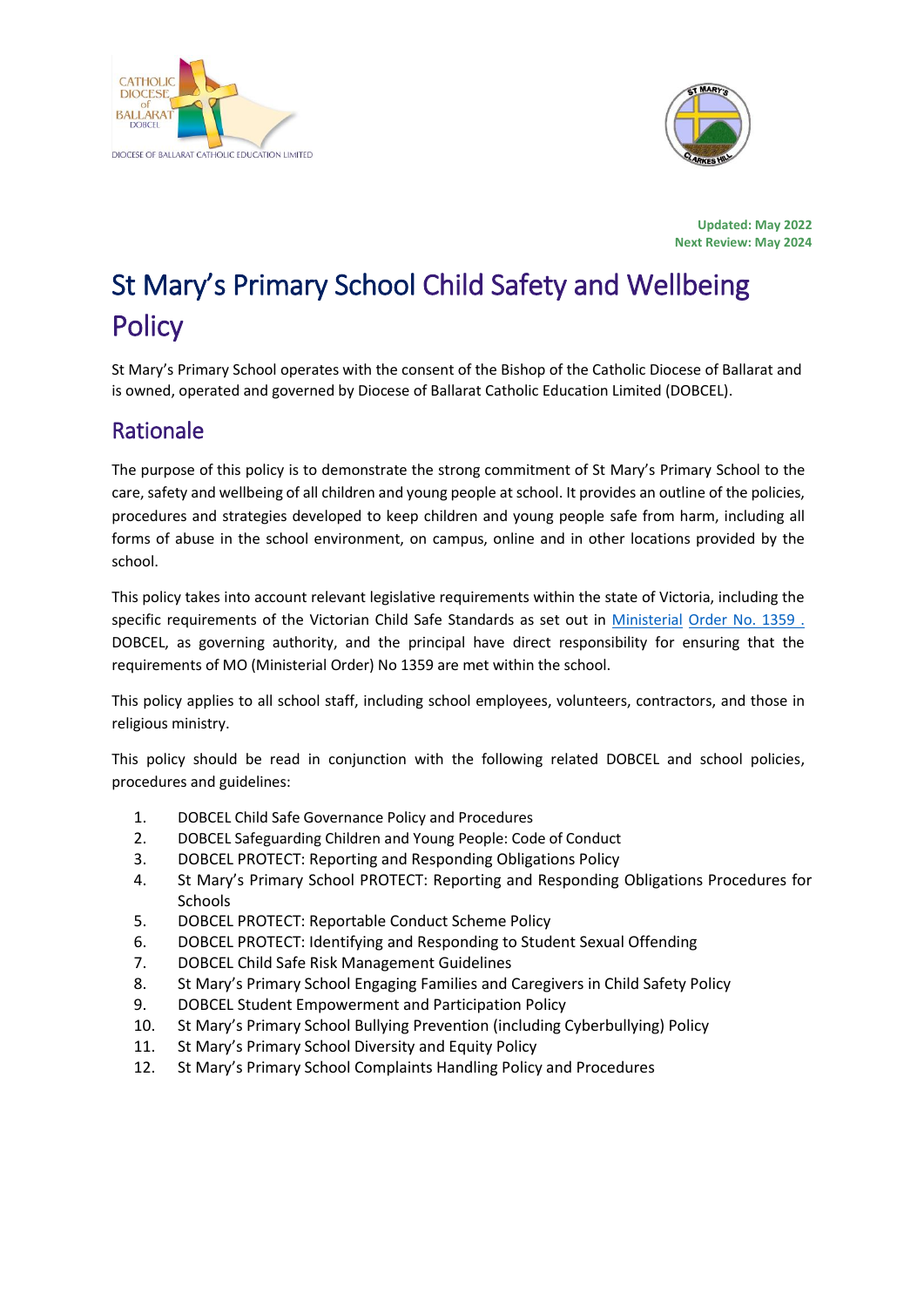## School Profile

About St Mary's Primary School:

St Mary's Primary School in Clarkes Hill is a small rural school located approximately 16 kilometres North East of Ballarat. Clarkes Hill is a farming area with much of the surrounding land being used to grow crops such as potatoes. The majority of our families are involved in full time crop farming.

St. Mary's is steeped in tradition, with many of our children part of families that had their grandparents attend the school. This community involvement continues today and success of the school and Catholic Education depends largely on the partnership between the community and the teaching staff. St. Mary's is part of the Parish of Bungaree.

St Mary's Primary is committed to providing equitable access and opportunity for all. The school considers that awareness of, recognition of, and responsiveness to the needs and rights of all individuals are essential to human dignity. Inclusive practices embrace and celebrate diversity, invite belonging and provide opportunities for participation and achievement of appropriate learning outcomes.

St Mary's Primary School considers that awareness of, recognition of, and responsiveness to the needs and rights of all individuals are essential to human dignity. Inclusive practices embrace and celebrate diversity, invite belonging and provide opportunities for participation and achievement of appropriate learning outcomes.

#### Policy Statement

As partners with families, caregivers and guardians in Catholic education and open to God's presence, St Mary's Primary School pursues fullness of life for all its children and young people and the school community to ensure the care, safety, wellbeing, and protection of its students. Together in God's love, St Mary's Primary School will empower children and young people to encounter the future with respect, courage and kindness, enriched by life-giving relationships and inspired to bring the Gospel to life.

The care, safety and wellbeing of children and young people is a central and fundamental responsibility of St Mary's Primary School. [\(CECV Commitment Statement to](https://cevn.cecv.catholic.edu.au/Melb/Document-File/Child-Safety/About/Commitment-Statement-A4.aspx) Child [Safety\)](https://www.education.vic.gov.au/Documents/about/programs/health/protect/PROTECT_Responding_TemplateSchools.pdf?id=8589940582).

*The person of each individual human being, in their material and spiritual needs, is at the heart of Christ's teaching: that is why the promotion of the human person is the goal of the Catholic school (Congregation for Catholic Education 1997, n. 9).*

The St Mary's Primary School Child Safety and Wellbeing Policy reflects the school community's shared commitment and expectations in relation to child safety in the school. This Policy provides an overview of child safety commitments, clear expectations, strategies and processes in place in the school to embed a culture where the safety of children is paramount.

This Policy provides an overview of how St Mary's Primary School will:

- Promote child safety and protection of children from abuse
- Comply with the requirements of Ministerial Order  $1359 -$  Implementing the Child Safe Standards – Managing the Risk of Child Abuse in Schools and School Boarding Premises
- Seek to mitigate and prevent the risk of abuse; and
- Respond to any allegations of child abuse in the school community.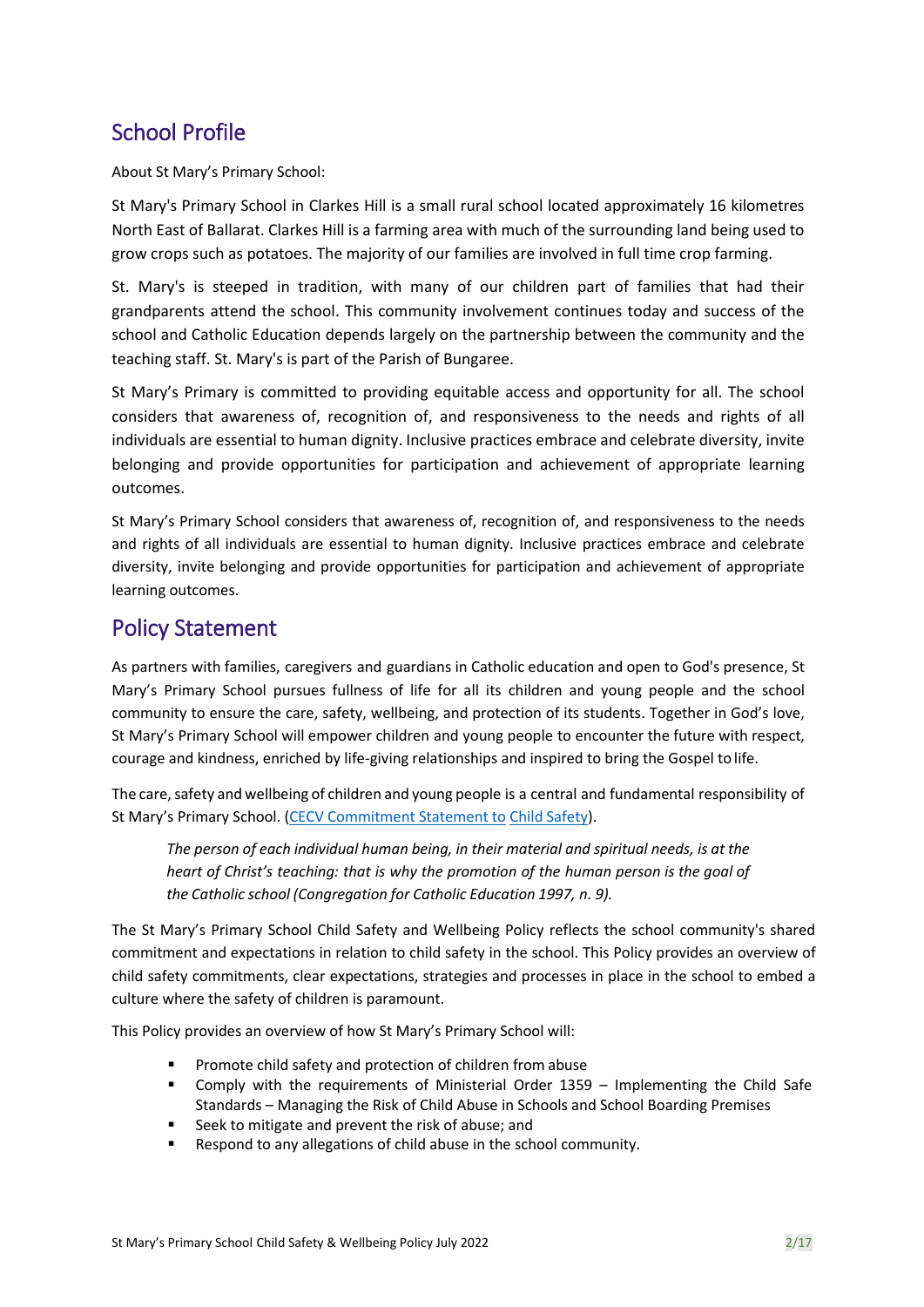St Mary's Primary School has a moral, legal and mission-driven responsibility to create a nurturing school environment where children and young people are respected, their voices are heard, and they are safe and feel safe [\(CECV Commitment Statement to Child](https://www.cecv.catholic.edu.au/getmedia/b5d43278-51b9-4704-b45a-f14e50546a70/Commitment-Statement-A4.aspx) Safety).

The following beliefs underpin the commitment to child safety at St Mary's Primary School:

- All children and young people deserve, as a fundamental right, safety, and protection from all forms of abuse and neglect
- The school is committed to a vision for creating children and young people who understand respect and kindness
- The school operates in partnership with families and the community to ensure that they are engaged in decision-making processes, particularly those that have an impact on child safety and protection
- All children and young people have the right to a thorough education in all aspects of personal safety, in partnership with their families, carers and guardians
- All adults in the school, including teaching and non-teaching staff, clergy, volunteers, and contractors, have a responsibility to care for children and young people, to positively promote their wellbeing and to protect them from any kind of harm or abuse
- The policies, guidelines, and codes of conduct for the care, wellbeing and protection of children and young people are based on honest, respectful, and trusting relationships with adults
- Policies and practices demonstrate compliance with legislative requirements and cooperation with the Church, governments, the police, and human services agencies.
- All persons involved in situations where harm is suspected or disclosed must be treated with sensitivity, dignity, and respect
- **■** All members of the school community (including children and young people and their families) are kept informed of child safety and wellbeing matters (where appropriate) and are involved in promoting child safety and wellbeing
- Children and young people, staff, clergy, volunteers, contractors, families, carers and guardians, should feel free to raise concerns about child safety, knowing these will be taken seriously by school leadership
- Appropriate confidentiality will be maintained, with information being provided to those who have a right or a need to be informed, either legally (including under legislated information sharing schemes being Child Information Sharing Scheme (CISS) or Family Violence Information Sharing Scheme (FVISS)) or pastorally.

This Policy should be read in conjunction with all other school and DOBCEL Child Safe policies, which provide more detailed procedures and with the CECV Positive Behaviour Guidelines 2018.

## Policy Commitments

All students enrolled at St Mary's Primary School have the right to feel safe and be safe. The safety and wellbeing of children in the school's care will always be St Mary's Primary School. first priority and the school will not tolerate child abuse. The school will create a child-safe and child-friendly environment where children are free to enjoy life to the full without any concern for their safety. Particular attention is paid to the most vulnerable children and young people, including Aboriginal and Torres Strait Islander children, those from culturally and/or linguistically diverse backgrounds, children with a disability, children who are unable to live at home, international students, and LGBTQIA+ students.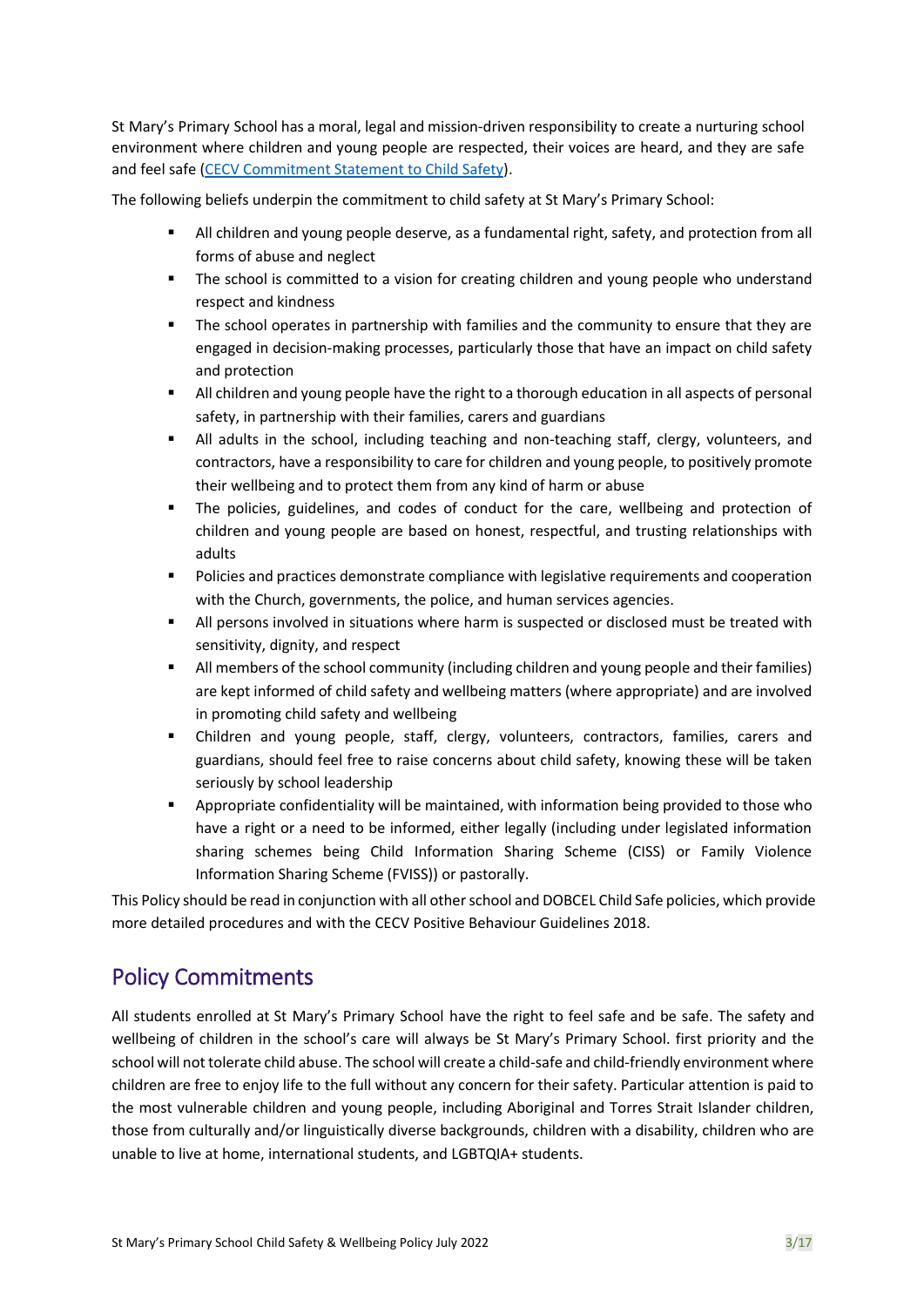#### To students, St Mary's Primary School commits to:

- The safety and wellbeing of all children and young people enrolled in the school
- Providing children and young people with positive and nurturing experiences
- Listening to children and young people and empowering them by ensuring that they understand their rights (including safety, information and participation), and by taking their views seriously and addressing any concerns that they raise with us
- Taking action to ensure that children and young people are protected from abuse or harm
- Ensuring that the needs of all children and young people enrolled in the school are met, especially those who are most vulnerable
- Recognising the importance of friendships and to encouraging support from peers, to help children and young people feel safe and less isolated
- Developing a culture that facilitates and provides opportunities for children and student participation, and that strengthens the confidence and engagement of children and young people by being responsive to their input
- Teaching children and young people the necessary skills and knowledge to understand and maintain their personal safety and wellbeing
- Seeking input and feedback from children and young people regarding the creation of a safe school environment.

#### To families, carers and guardians, St Mary's Primary School commits to:

- **•** Communicating honestly and openly with families, carers and guardians about the wellbeing and safety of their children and young people
- **Engaging with, and listening to, the views of families, carers and guardians about the child- safety** and wellbeing practices, policies, and procedures
- Transparency in decision-making with families, carers and guardians where it will not compromise the safety of children or young people
- Open engagement and communication with families, carers and guardians about a child safe approach and operations and governance related to child safety and wellbeing
- **E** Ensuring that relevant information relating to child safety and wellbeing is accessible to families, carers and guardians
- **E** Acknowledging the cultural diversity of children and young people and their families and being sensitive to how this may impact on student safety issues
- **•** Continuously reviewing and improving our systems to protect children and young people from abuse.

#### To school staff (school employees, volunteers, contractors, and those in religious ministry), St Mary's Primary School commits to:

- Providing all St Mary's Primary School staff with the necessary support to enable them to fulfil their roles, and to ensure that staff are attuned to recognise signs of harm and can facilitate childfriendly ways for children and young people to express their views, participate in decision-making and raise their concerns. This will include regular and appropriate learning opportunities
- Providing regular opportunities to clarify and confirm policy and procedures in relation to child safety and young people's protection and wellbeing. This will include annual training in the principles and intent of the Child Safety and Wellbeing Policy and DOBCEL Safeguarding Children and Young People: Code of Conduct, training in mandatory reporting obligations and staff responsibilities to report concerns
- **EXECT** Listening to all concerns voiced by St Mary's Primary School employees, clergy, volunteers, and contractors about keeping children and young people safe fromharm
- Providing opportunities for St Mary's Primary School employees, volunteers, contractors, and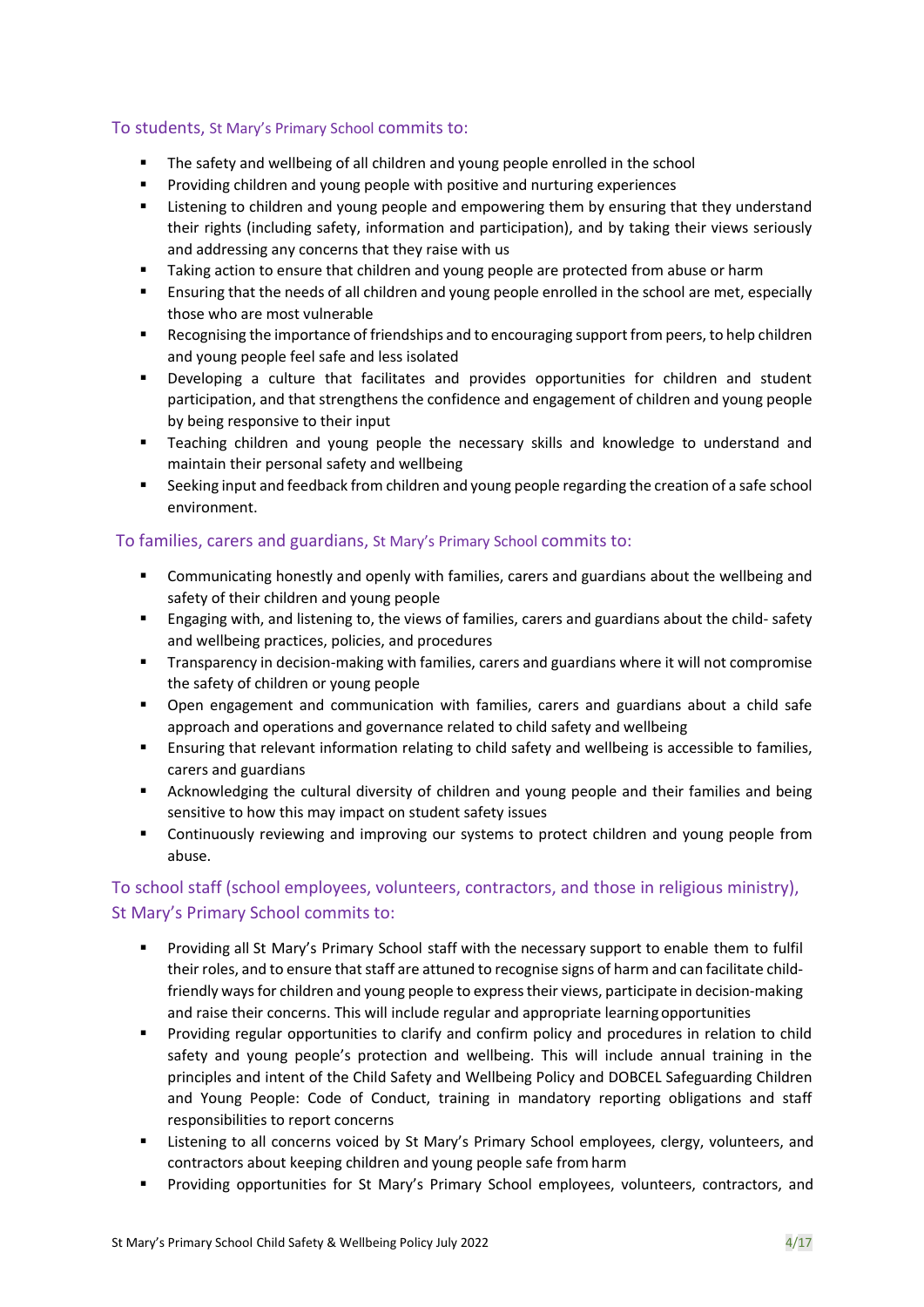clergy to receive formal debriefing and appropriate assistance arising from incidents of the abuse of a child or young person.

### **Responsibilities**

Everyone employed or volunteering at St Mary's Primary School has a responsibility to understand the important and specific role they play individually and collectively to ensure that the wellbeing and safety of all children and young people is foremost of what they do and every decision made.

#### **Guide to Responsibilities of School Leadership**

Diocese of Ballarat Catholic Education Limited (DOBCEL), the principal and school leaders at St Mary's Primary School recognise their responsibility, to ensure the development of preventative and proactive strategies that promote a culture of openness, awareness of and shared responsibility for child safety and wellbeing.

Responsibilities include:

- Creating an environment and culture for children and young people to be safe and to feel safe
- Upholding high principles and standards for all staff, those in religious ministry, volunteers, and contractors
- **■** Promoting models of behaviour between adults and children and young people based on mutual respect and consideration
- **E** Ensuring robust practices are applied in the recruitment, screening, and ongoing professional learning of staff and volunteers
- Ensuring that school personnel have regular and appropriate learning to prevent, identify and address child safety and wellbeing matters
- Providing staff with regular opportunities to clarify and confirm their legislative obligations, policy, and procedures in relation to child and young people's protection and wellbeing
- Ensuring the school meets the specific requirements of the Victorian Child Safe Standards as set out in [Ministerial Order No.](https://www.education.vic.gov.au/Documents/about/programs/health/protect/Ministerial_Order.pdf) 1359
- **E** Ensuring the school takes specific action to protect children from abuse in line with the three new criminal offences introduced under the Crimes Act 1958 (Vic.) and in line with the [PROTECT](http://www.gazette.vic.gov.au/gazette/Gazettes2016/GG2016S002.pdf)[:](http://www.gazette.vic.gov.au/gazette/Gazettes2016/GG2016S002.pdf) *[Identifying and responding to all forms of abuse in Victorian](https://www.cecv.catholic.edu.au/getmedia/ebe135a4-d1b3-48a0-81fe-50d4fc451bcd/Identifying-and-Responding-to-All-Forms-of-Abuse.aspx#page%3D10) schools*
- **E** Ensuring that the school has in place appropriate risk management strategies and practices that focus on preventing, identifying and mitigating risks related to child safety and wellbeing in the school environment
- Ensuring the school understands and reports all matters that may constitute reportable conduct under the Reportable Conduct Scheme and in accordance with the school's reportable conduct policy
- Sharing information under legislated information sharing schemes (CISS and FVISS) in accordance with the school's prescribed role as an Information Sharing Entity (ISE)
- Ensuring that the school monitors and reviews the risks related to child safety and wellbeing, including evaluating the effectiveness of the implementation of its risk controls, on an annual basis.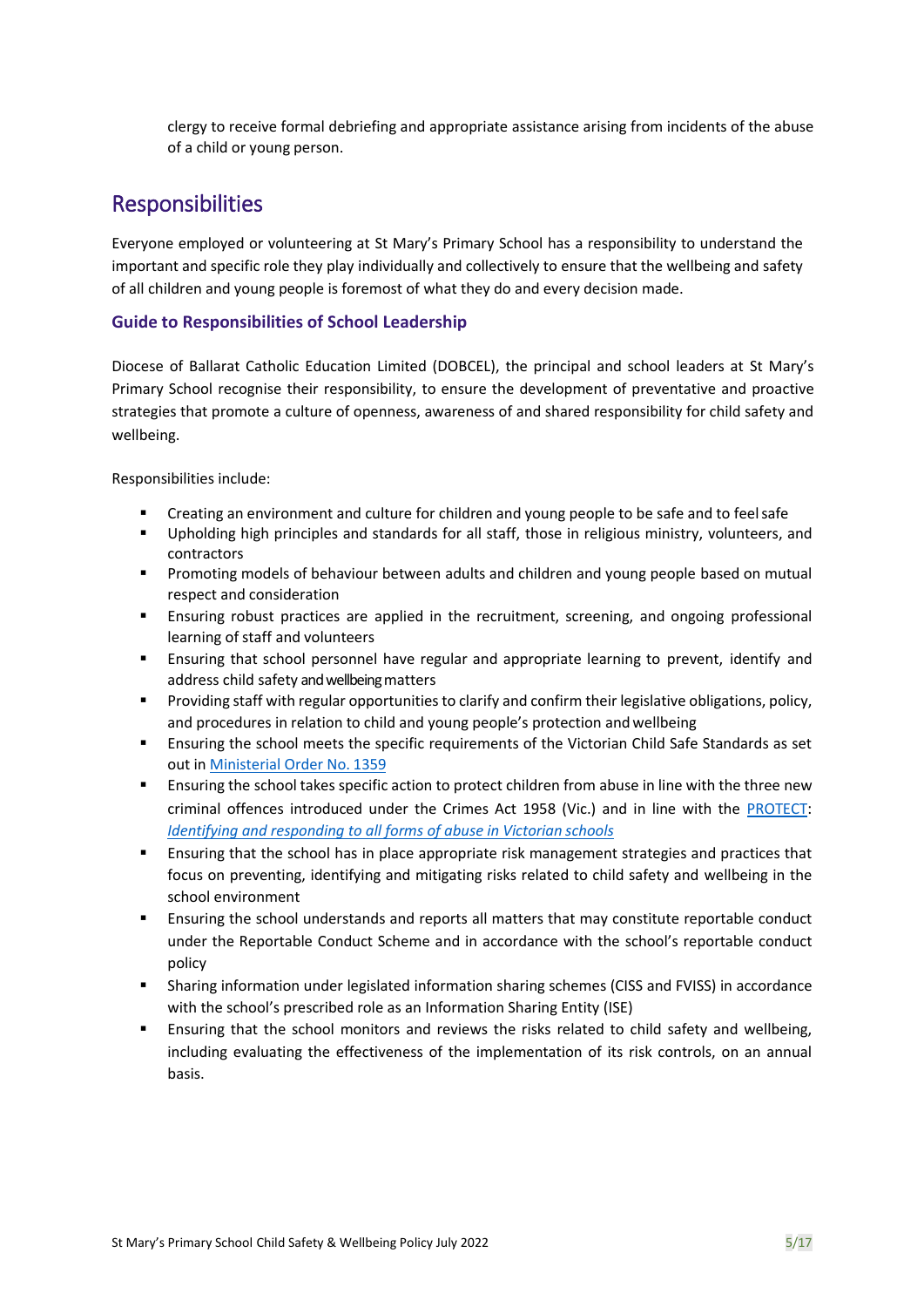#### **Guide to Responsibilities of School Staff**

Responsibilities of school staff (school employees, volunteers, contractors, and those in religious ministry) include:

- **•** Providing a physically and psychologically safe environment where the wellbeing of children and young people is nurtured
- **•** Treating children and young people with dignity and respect, acting with propriety, providing a duty of care, and protecting children and young people in their care
- Following the legislative and internal school policies, procedures and processes in the course of their work, if they form a reasonable belief that a child or young person has been or is being abused or neglected
- Undertaking regular training and education to understand their individual responsibilities in relation to child safety and the wellbeing of children and young people, including ways to prevent, identify and mitigate risks relating to child safety and wellbeing
- Assisting children and young people to develop positive, responsible, and caring attitudes and behaviours which recognise the rights of all people to be safe and free from abuse
- Following the school's Safeguarding Children and Young People Code of Conduct
- Where risks of child abuse are identified, ensuring that action is taken to mitigate those risks and that risks and actions are appropriately recorded.

#### Organisational Arrangements

The principal has overall responsibility in monitoring and responding to the policy, procedures and practices for child safety and wellbeing at St Mary's Primary School in accordance with this policy.

The Child Safety Officer (CSO) has a role description that is available in the staff and parent handbooks:

- The Child Safety Officer will participate in the diocesan child safety network
- The Child Safety Officer works in identifying and mitigating risks in child safety
- The Child Safety Officer is responsible for informing staff, children and young people and school community on policies, procedures and practices and identifying professional learning.

Having a child safety team does not remove or displace any other obligations that arise if a person reasonably believes that a child is at risk of child abuse. A person who forms a reasonable belief must act on it.

The Child Safety & Wellbeing Team at St Mary's is made up of the Child Safety Officer, the Principal and the Wellbeing Leader.

At St Mary's Primary School, the Child Safety Officer leads the Child Safety & Wellbeing Team. The Child Safety & Wellbeing Team undertakes risk management assessment, develops strategies for the risk register and ensures that staff are informed of strategies to mitigate risks as well as policy, procedures, and practices to support child safety. All staff are responsible to consider risk management and child safety measures. Other members of Child Safety & Wellbeing Team are listed in the St Mary's Primary School *PROTECT: Reporting and Responding Obligations Procedures for Schools* and as outlined in this policy.

Regular training and professional learning are provided to ensure staff understand individual and collective responsibilities in relation to child safety and the wellbeing of children and young people. Thiswould include opportunities to participate in training/learning for the wider school community.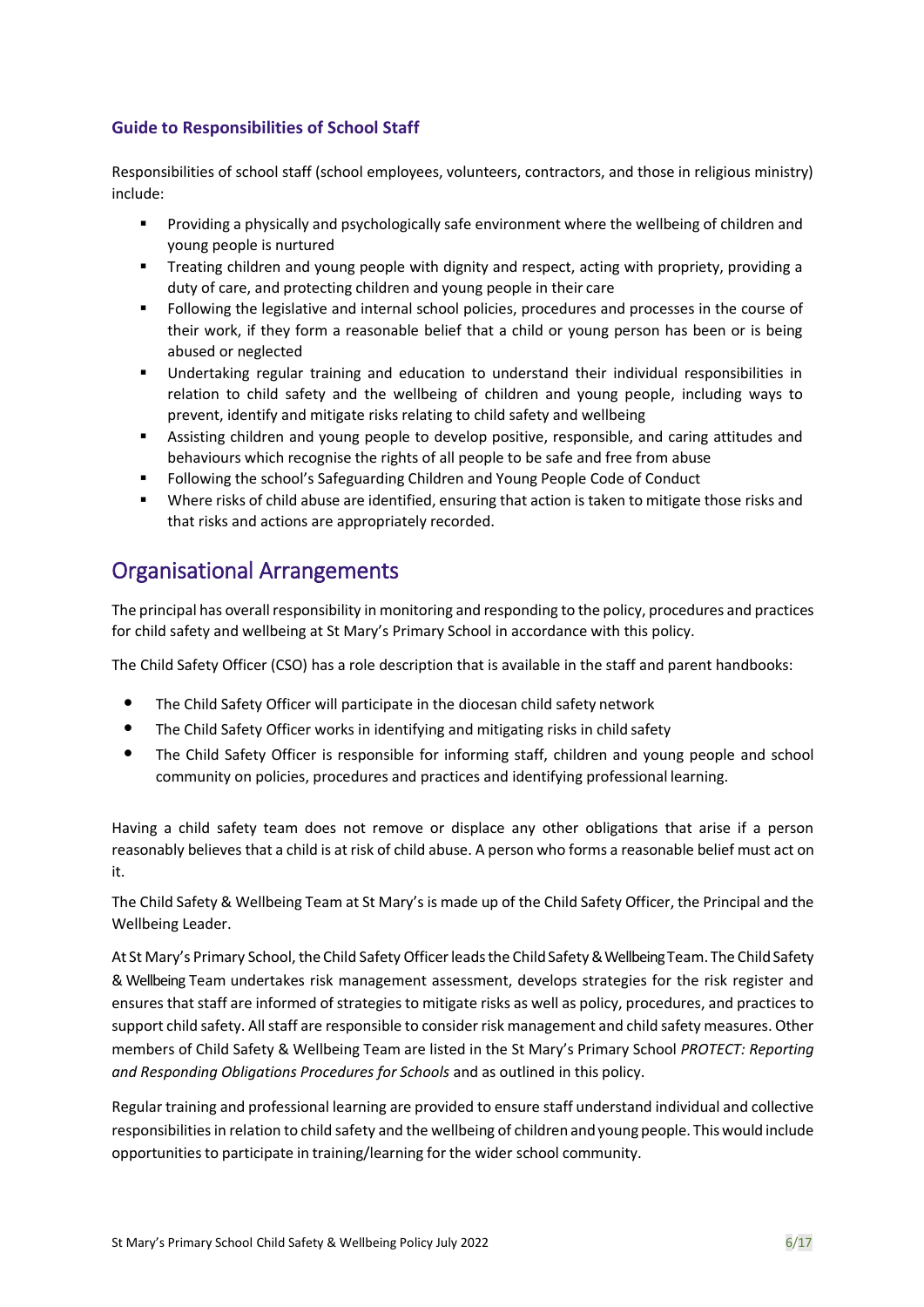The St Mary's Primary School website and newsletter will provide information to keep families, carers and guardians informed of child safety and wellbeing commitments, procedures, and arrangements and opportunities to participate in learning activities.

## School policies for Child Safety Reporting

There are a few considerations in reporting and responding to child safety. The following policies and guideline, including this Child Safety and Wellbeing Policy, are to be understood and referenced in determining a course of action:

- DOBCEL Child Safe Governance Policy and Procedures
- DOBCEL PROTECT: Identifying and Responding to Student Sexual Offending
- DOBCEL PROTECT: Reportable Conduct Scheme Policy
- DOBCEL PROTECT: Reporting and Responding Obligations Procedures for Schools (including Mandatory Reporting)
- DOBCEL Child Safe Risk Management Guidelines

## Expectation of School Staff – Safeguarding Children and Young People Code of Conduct

To maintain a child safe community, it is expected that school employees, volunteers, contractors and those in religious ministry will act proactively to always ensure the safety of children and young people and to take appropriate action if there are concerns about the safety of any child or young person at the school. All staff at St Mary's Primary School must remain compliant with DOBCEL policies and procedures in relation to child safety and protections. Equally, compliance must be maintained with relevant laws and professional entity obligations such as the Victorian Institute of Teaching (VIT).

The Safeguarding Children and Young People Code of Conduct recognisesthe critical role that school staff play in protecting the children and young people in their care and establishes clear expectations of school employees, volunteers, contractors and clergy for appropriate behaviour with children to safeguard them against abuse and or neglect.

The child safety policies and procedures apply to allegations or disclosures of child abuse made by or in relation to a child, school staff, visitors or other persons while connected with the St Mary's Primary School environment.

The Safeguarding Children and Young People Code of Conduct also protects school staff by clarifying and identifying acceptable and unacceptable behaviour. The school will monitor the ongoing suitability of staff for child-connected work.

#### Student Safety and Participation

St Mary's Primary School actively encourages all children and young people to openly express their views and feel comfortable about giving voice to the things that are important to them.

Children and young people are taught what they can do if they feel unsafe which enables them to understand, identify, discuss and report their concerns. Concerns raised by students, or their families, carers or guardians, will be heard and acted upon as required.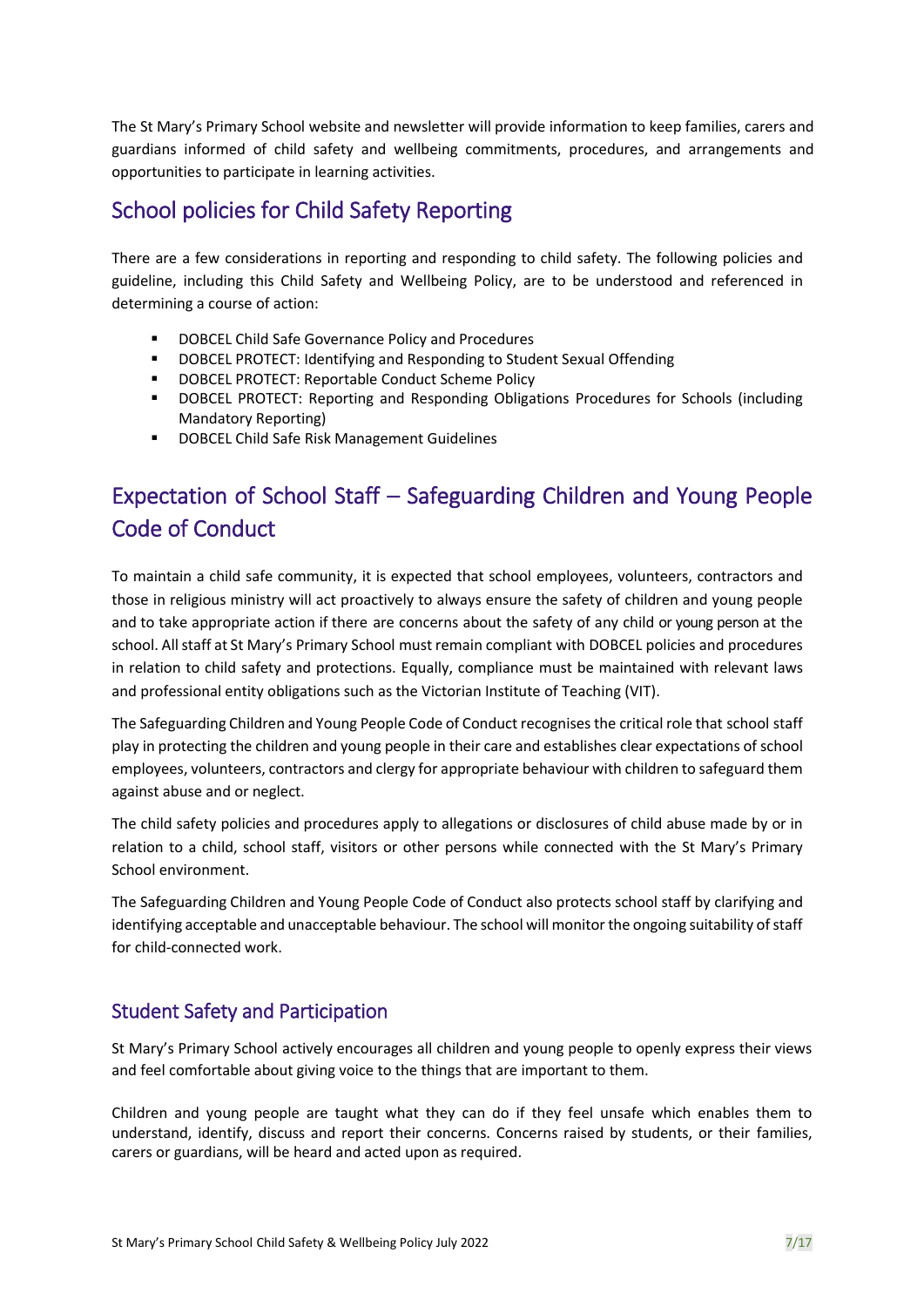Curriculum design integrates appropriate knowledge and skills to enhance students' understanding of being safe, as well as their understanding of their rights to safety, information and participation. Teaching and learning strategies that acknowledge and support student agency and voice are implemented. St Mary's Primary School will ensure that children and young people are offered access to sexual abuse prevention programs and to relevant related information in an age-appropriate way.

Appropriate education strategies are available regarding:

- Standards of behaviour for children and young people attending St Mary's Primary School
- Healthy and respectful relationships (including sexuality)
- **Resilience**
- Child abuse awareness and prevention.

Curriculum planning documents that detail the strategies and actions the school takes to implement its obligations are available to ensure that:

- Children and young people are informed about all of their rights, including to safety, information and participation
- The importance of friendship is recognised and support from peers is encouraged, to help children and children and young people feel safe and be less isolated
- Staff and volunteers are attuned to signs of harm and facilitate child-friendly ways for children and young people to express their views, participate in decision-making and raise their concerns
- Strategies are in place to develop a culture that facilitates participation and is responsive to the input of children and young people
- Opportunities are provided for children and young people to participate to enable the process to be responsive to their contributions and to strengthen confidence and engagement
- Children and young people are offered access to sexual abuse prevention programs and to relevant information in an age-appropriate way.

## Screening and Recruitment of School Staff

St Mary's Primary School will apply a robust screening process in the recruitment of employees and volunteers involved in child-connected work. All teachers are required to have registration with the Victorian Institute of Teaching (VIT). All other school employees are required to maintain their Working With Children Check and National Police Check. All volunteers are required to maintain their Working With Children Check and may be required to provide a National Police Check at the discretion of the School. St Mary's Primary School commitment to child safety inclusive of screening requirements are included in all advertisements for such employee, contractor and volunteer positions, and all applicants are provided with copies of the Safeguarding Children and Young People Code of Conduct and child safety policies and procedures prior to commencement of employment.

Each job description for staff involved in child-connected work has a clear statement that sets out the requirements, duties and responsibilities regarding child safety and wellbeing for those in that role and the applicant's essential qualifications, experience and attributes in relation to child safety and wellbeing.

When recruiting and selecting employees, contractors and volunteers involved in child-connected work, St Mary's Primary School ensures that the following information about any prospective employee or volunteer is gathered, verified and recorded:

- Applicant's VIT, Working with Children Check and National Police Check status and/or professional registration (as relevant)
- Proof of personal identity and any professional or other qualifications relevant to the position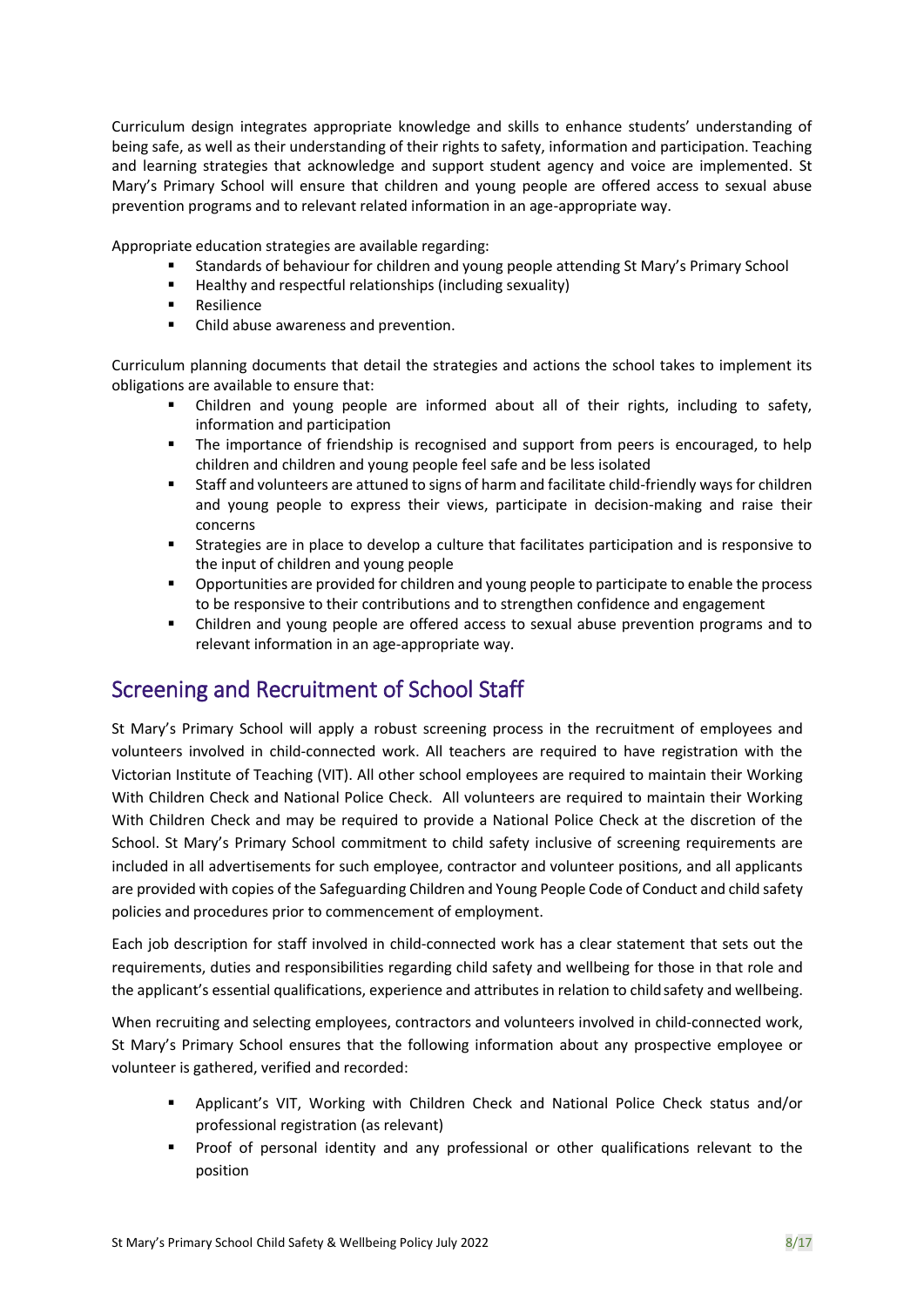- Applicant's history of work involving children
- References that address the applicant's suitability for the job and for working with children.

St Mary's Primary School will also ensure that appropriate supervision or support arrangements are in place in relation to the induction of new school staff to the school's policies, codes, practices and procedures governing child safety and wellbeing and child-connected work.

St Mary's Primary School will have procedures and processes for monitoring and assessing the continuing suitability of school staff and volunteers to work with children, including regular reviews of the status of Working with Children Checks and staff professional registration requirements such as Victorian Institute of Teaching (VIT) registration.

#### Child Safety and Wellbeing – Education and Training for School Staff

St Mary's Primary School provides employees, volunteers and those in religious ministry with regular and appropriate opportunities to develop their knowledge of openness to and ability to address child safety and wellbeing matters. This includes induction, ongoing training, and professional learning to ensure that everyone understands their professional and legal obligations and responsibilities, and the procedures for reporting suspicion of child abuse and neglect.

At least annually, professional learning and training at St Mary's Primary School addresses:

- Staff's individual and collective obligations and responsibilities for managing the risk of child abuse
- **•** Preventing, identifying and mitigating child abuse risks in any school environment (including online, or third-party locations) without compromising a child or student's right to privacy, access to information, social connections and learning opportunities
- The Reportable Conduct Scheme
- St Mary's Primary School current child safety standards including this Policy, the Safeguarding Children and Young People Code of Conduct and any other policies and procedures relating to child safety and wellbeing, including in relation to managing complaints and concerns related to child abuse
- Guidance on recognizing indicators of child harm including harm caused by other children and young people
- Guidance on responding effectively to issues of child safety and wellbeing and supporting colleagues who disclose harm
- Guidance on how to build culturally safe environments for children and young people
- Guidance on their information sharing and recordkeeping obligations in alignment with DOBCEL Recordkeeping Policy

#### Diversity and Equity – Strategies and Actions

At St Mary's Primary School, the school community are committed to ensuring that equity is upheld, and that diverse needs are respected in policy and practice. St Mary's Primary School will ensure that:

- All school staff and volunteers understand the diverse circumstances of children and young people
- **EXECT St Mary's Primary School provides support and responds to vulnerable children and young** people
- Children, students, staff, volunteers and the school community have access to information, support and complaints processes in ways that are culturally safe, accessible and easy to understand
- The school pays particular attention to the needs of children and young people with disability. children and young people from culturally and linguistically diverse backgrounds, children and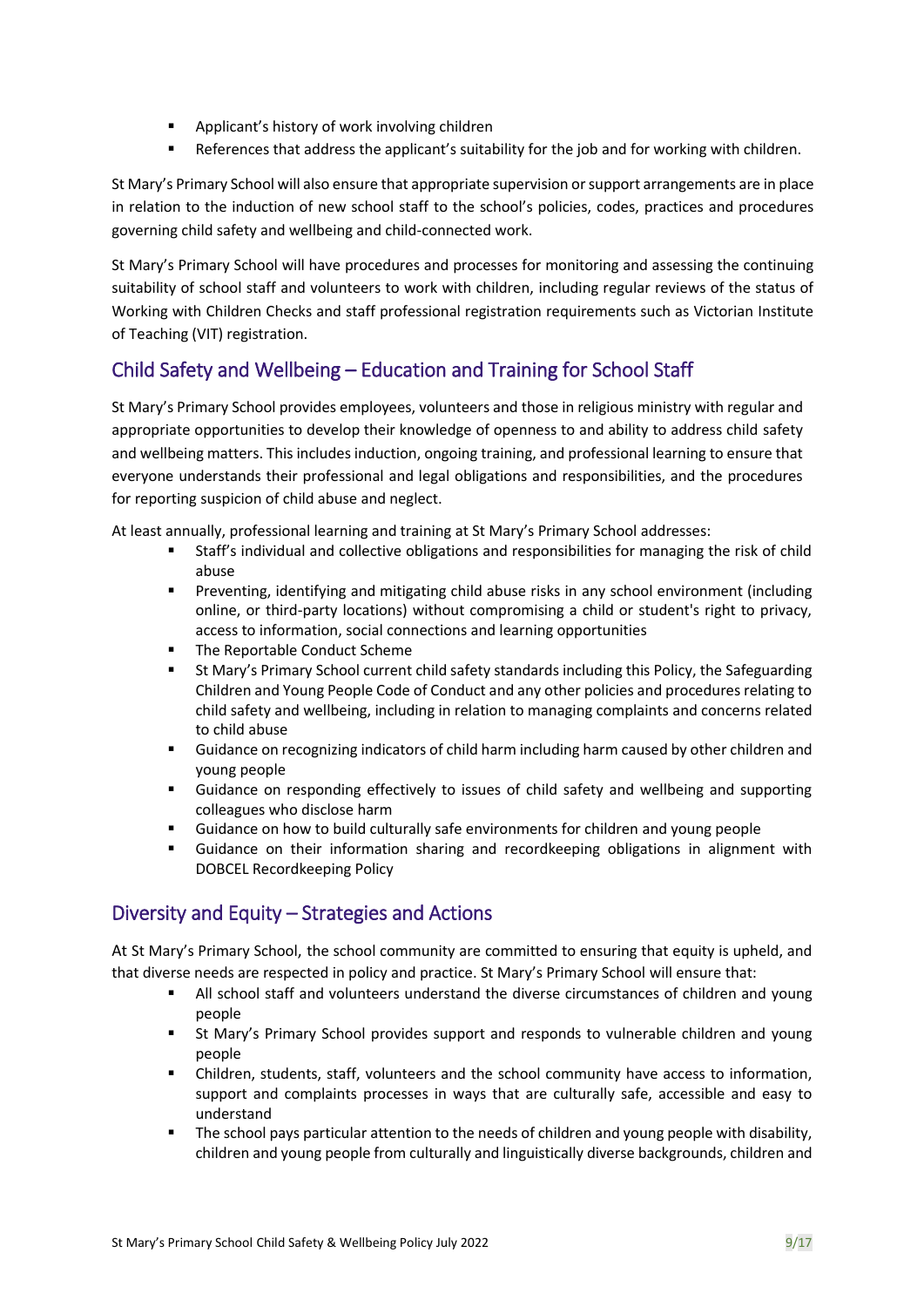young people who are unable to live at home, international students, and LGBTQIA+ children and young people

The school pays particular attention to the needs of Aboriginal and Torres Strait Islander children and young people and provides and promotes a culturally safe environment for them.

### Family and Caregiver Engagement – strategies and actions

St Mary's Primary School ensures that families, carers and other members of the school community are informed about relevant child safety and wellbeing matters and are involved in the promotion of child safety and wellbeing at the school. St Mary's Primary School will ensure that:

- Families, carers and guardians participate in decisions relating to child safety and wellbeing which affect their child
- School staff engage and openly communicate with families, carers and guardians, other members of the school community about child safe approaches
- All members of the school community have access to information relating to child safety and wellbeing
- Families, carers, guardians and other members of the school community have the opportunity to provide input into the development and review of the school's child safety and wellbeing policies and practices
- Families, carers and guardians, other members of the school community are informed about the operations and governance of the school in relation to child safety and wellbeing.

St Mary's Primary School complies with legal obligations that relate to managing the risk of child abuse under the *Children, Youth and Families Act 2005* (Vic.), the *Crimes Act 1958* (Vic.) and the recommendations of the *[Betrayal of Trust](https://www.parliament.vic.gov.au/fcdc/article/1788)* report.

### Reporting and Responding

St Mary's Primary School creates records relevant to any child safety complaints, disclosures or breaches of the Child Safety Code of Conduct and maintains and disposes of those records in accordance with security and privacy requirements and the DOBCEL Recordkeeping Policy (Including minimum retention periods). [Insert School] complies with legal obligations that relate to managing the risk of child abuse under the *Children, Youth and Families Act 2005* (Vic.), the *Crimes Act 1958* (Vic.), the *Child Wellbeing and Safety Act 2005* (Vic.) and the recommendations of the *[Betrayal of Trust](http://www.parliament.vic.gov.au/fcdc/article/1788)* report.

Child protection reporting obligations fall under separate pieces of legislation with differing reporting requirements.

The DOBCEL PROTECT: Reporting and Responding Obligations Policy**,** sets out the actions required under the relevant legislation when there is a reasonable belief that a child at St Mary's Primary School is in need of protection or a criminal offence has been committed and provides guidance and procedures on how to make a report. It is a requirement that DOBCEL Schools implement the joint protocol *Four Critical [Actions](http://www.cecv.catholic.edu.au/getmedia/ebe135a4-d1b3-48a0-81fe-50d4fc451bcd/Identifying-and-Responding-to-All-Forms-of-Abuse.aspx) [for](http://www.cecv.catholic.edu.au/getmedia/ebe135a4-d1b3-48a0-81fe-50d4fc451bcd/Identifying-and-Responding-to-All-Forms-of-Abuse.aspx) [Schools: Responding to Incidents, Disclosures and Suspicions of Child Abuse f](https://www.education.vic.gov.au/Documents/about/programs/health/protect/FourCriticalActions_ChildAbuse.pdf#page%3D12)or* responding to and reporting allegations of child abuse.

St Mary's Primary School adopts and implement the Four Critical Actions for responding to and reporting allegations of child abuse.

The *[Four Critical Actions for Schools: Responding to Incidents, Disclosures and Suspicions of Child Abuse](https://www.education.vic.gov.au/Documents/about/programs/health/protect/FourCriticalActions_ChildAbuse.pdf#page%3D12)*  are: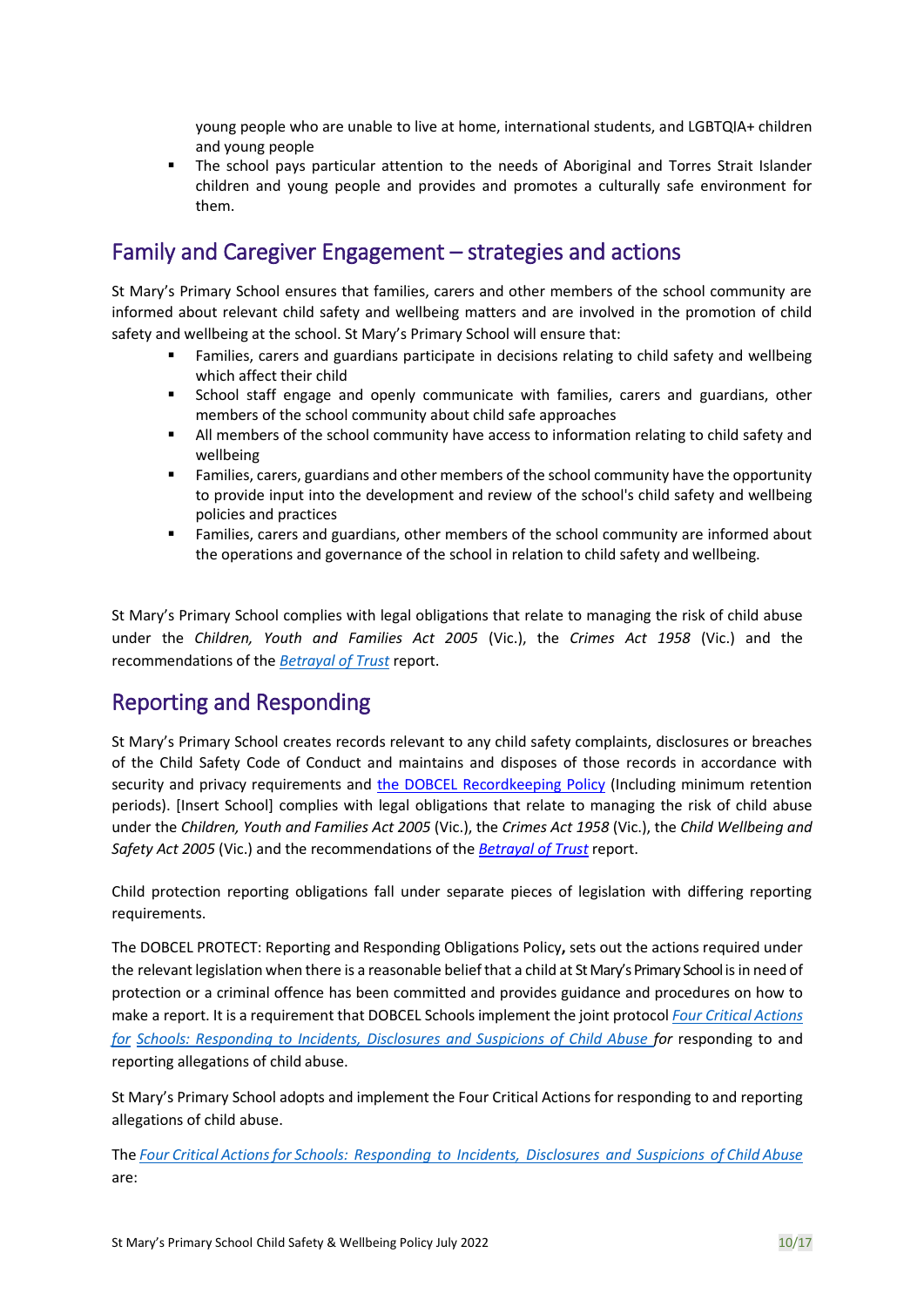- 1. Responding to an Emergency
- 2. Reporting to Authorities
- 3. Contacting Families, carers and guardians
- 4. Providing Ongoing Support

The St Mary's Primary School PROTECT: Reporting and Responding Obligations Procedures for Schools details the procedures for staff, volunteers, and families, carers and guardians to:

- Identify the indicators of a child or young person who may need protection
- Understand how a 'reasonable belief' is formed under the reportable conduct scheme as well as mandatory reporting
- Make a report of a child or young person who may need protection
- **•** Comply with mandatory reporting obligations under child protection law and their legal obligations relating to child abuse and grooming under criminal law
- Understand and comply with information sharing and recordkeeping obligations
- Comply with reporting obligations under the Reportable Conduct Scheme including obligations to report and investigate allegations of reportable conduct.

Staff are to use the template provided in *[Protect: Responding to Suspected Child Abuse: A Template](https://www.education.vic.gov.au/Documents/about/programs/health/protect/PROTECT_Schoolstemplate.pdf) [for all](http://www.cecv.catholic.edu.au/getmedia/ebe135a4-d1b3-48a0-81fe-50d4fc451bcd/Identifying-and-Responding-to-All-Forms-of-Abuse.aspx)  [Victorian Schools](http://www.cecv.catholic.edu.au/getmedia/ebe135a4-d1b3-48a0-81fe-50d4fc451bcd/Identifying-and-Responding-to-All-Forms-of-Abuse.aspx)* to record their notes.

St Mary's Primary School has also established additional internal procedures and processes to help ensure that appropriate action is taken to prevent, identify and respond to concerns about the wellbeing and/or safety of a student.

St Mary's Primary School is a prescribed Information Sharing Entity (ISE) meaning that, where legislated requirements are met, the school is able to share confidential information with other ISEs to promote child wellbeing or safety under the CISS or FVISS.

The internal procedures for mandatory reporting are contained in the St Mary's Primary School PROTECT: Reporting and Responding Obligations Procedures for Schools

At St Mary's Primary School if any member of the school community has concerns for a child's safety they need to discuss; they can report this to the school principal or the Child Safety Officer.

If the principal or the Child Safety Officer is not available, and the matter is urgent, then it should be reported to a staff member (All staff members are obliged to assist with child safety).

The principal, Child Safety Officer or staff member will follow the step-by-step guide to making a report as outlined i[n PROTECT: Identifying and responding to all forms](https://www.cecv.catholic.edu.au/getmedia/ebe135a4-d1b3-48a0-81fe-50d4fc451bcd/Identifying-and-Responding-to-All-Forms-of-Abuse.aspx#page%3D10) [of abuse in Victorian schools.](http://www.cecv.catholic.edu.au/getmedia/ebe135a4-d1b3-48a0-81fe-50d4fc451bcd/Identifying-and-Responding-to-All-Forms-of-Abuse.aspx#page%3D7)

#### Persons Responsible for Responding to Allegations of Suspected Child Abuse

These policy and procedures cover all forms of child abuse as defined in the *Education Training and Reform Act 2006 (Vic).*

The following persons and positions of responsibility are obliged to manage promptly the school's response to an allegation or disclosure of child abuse made by or in relation to a child, school staff, visitors, of other persons while connected to the St Mary's Primary School environment.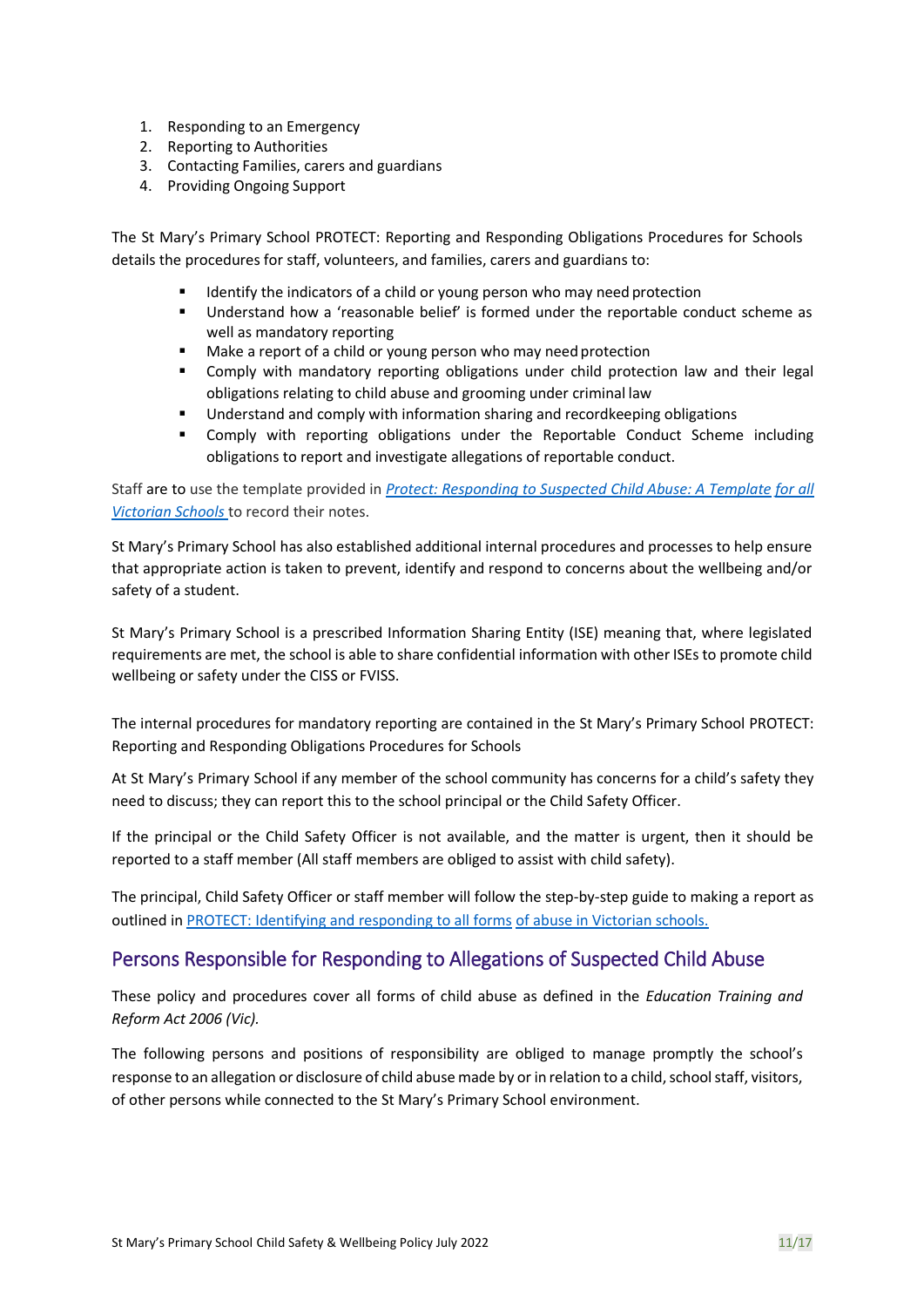| Person(s)                                                    | <b>Position of Responsibility</b>                                                  | <b>Responsibility</b>                                                                                                                                                                                                  |
|--------------------------------------------------------------|------------------------------------------------------------------------------------|------------------------------------------------------------------------------------------------------------------------------------------------------------------------------------------------------------------------|
| <b>Inez French</b><br>Sue Prendergast                        | Principal<br>Child Safety Officer                                                  | Manage promptly the school's response to<br>an allegation or disclosure of child abuse<br>and ensure that the allegation or<br>disclosure is taken seriously.                                                          |
| Sue Prendergast<br>Claire Hay                                | Child Safety Officer<br>School Compliance Officer                                  | Monitor overall school compliance with<br>this procedure                                                                                                                                                               |
| Jenny Curran or<br>Sue Prendergast or<br><b>Tina Handley</b> | Deputy Principal or Member of<br>School Leadership Team or<br>Pastoral Care Worker | Manage promptly the school's response to<br>an allegation or disclosure of child abuse,<br>ensure that the allegation<br>and<br>or<br>disclosure is taken seriously if the principal<br>is unavailable/unable to do so |
| <b>Ange Jones</b>                                            | <b>Assistant Director: People</b><br>and Development, DOBCEL<br>(03) 4344 4350     | Manage promptly the response where<br>the principal is the subject of a child safety<br>incident, disclosure, or suspicion.                                                                                            |
| <b>Tom Sexton</b>                                            | <b>Executive Director DOBCEL</b><br>(03) 4344 4350                                 | Head of entity                                                                                                                                                                                                         |

The roles and responsibilities contained in the DOBCEL PROTECT: Reporting and Responding Obligations Policy and St Mary's Primary School PROTECT: Reporting and Responding Obligations Procedures for Schools do not displace or discharge any other obligations that arise if a person reasonably believes that a child is at risk of child abuse.

The school will make, secure, and retain records of any allegation of child abuse and the school's response.

The school commits to protect any child connected to alleged child abuse until the allegation is resolved.

## Responding to Student Sexual Offending

Student sexual offending refers to sexual behaviour that is led by a student 10 years and over which may amount to a sexual offence. A sexual offence includes rape, sexual assault, indecent actions, and other unwanted sexualised touching, all of which are offences under the *Crimes Act 1958.* (PROTECT p.4)

There are [Four Critical Actions for Schools: Responding to Student Sexual Offending w](https://www.education.vic.gov.au/Documents/about/programs/health/protect/FourCriticalActions_SSO.pdf)hich must be taken when responding to and reporting a child protection incident, disclosure or suspicion:

- 1. Responding to an Emergency
- 2. Reporting to Authorities/Referring to Services
- 3. Contacting Families, carers and guardians
- 4. Providing Ongoing Support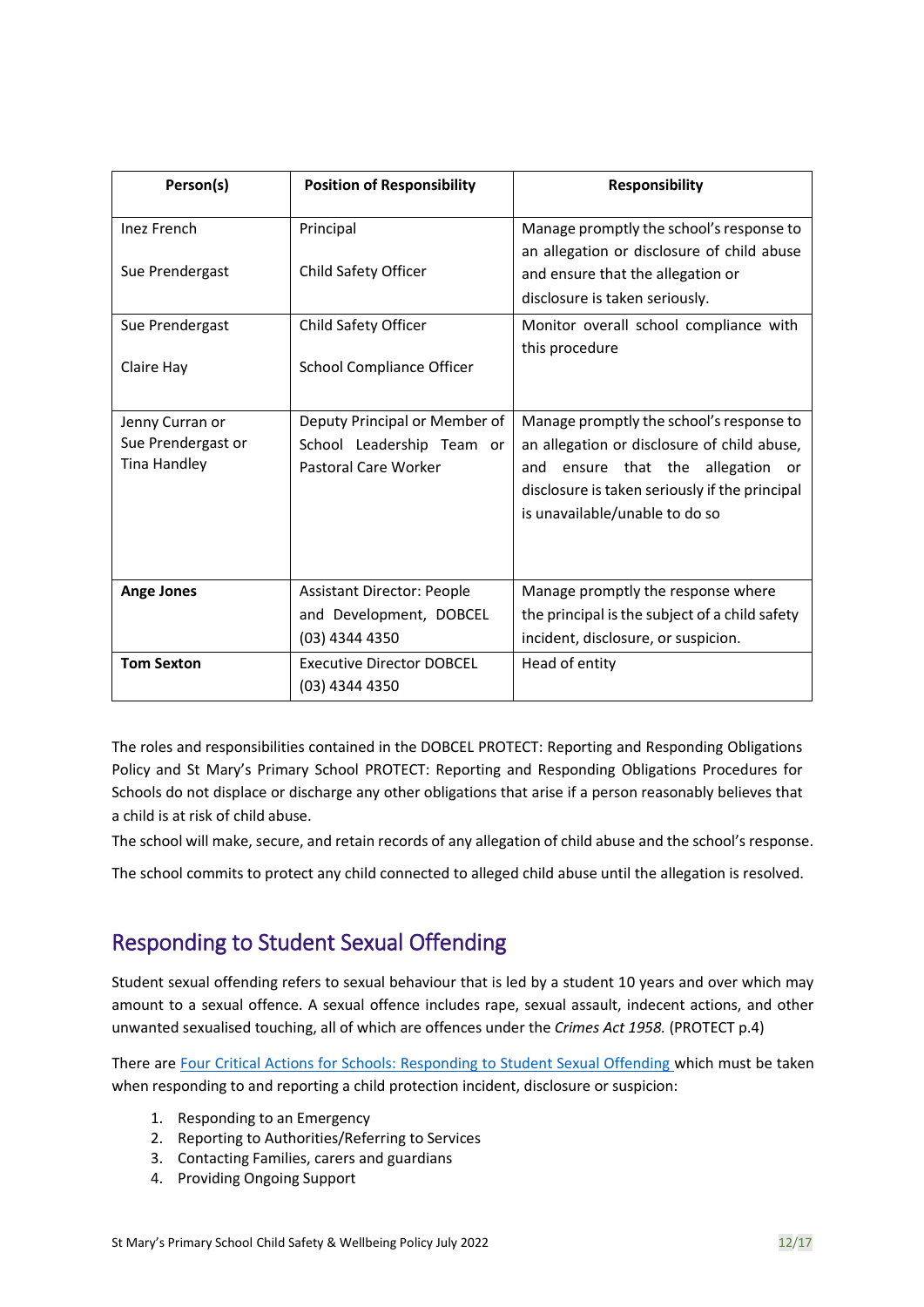The St Mary's Primary School *PROTECT: Reporting and Responding Obligations Procedures for Schools* outlines the procedures that should be followed*.*

### Publication and Communication

All St Mary's Primary School child safety policies and procedures are available on the school website or in print from the school administration office on request. Child friendly versions to explain protective behaviours, right relationships and personal safety are available. These policies will be explained to children and young people through the personal and social learning curriculum using age-appropriate language and activities. The age-appropriate policies will also include information for children about how to report to someone if they are feeling unsafe or have been abused.

Teachers and other staff will work with children and young people through the curriculum to understand the best ways to let someone a responsible, trusted adult – know if they are feeling unsafe or have been abused.

### Risk Management

St Mary's Primary School is committed to proactively and systematically identifying and assessing risks to student safety across the whole school environment and reducing or eliminating (where possible) all potential sources of harm. St Mary's Primary School will document, implement, monitor and at least annually (and after an incident) review the risks and risk management strategies for child safety and wellbeing, evaluate the effectiveness of the implementation of the risk controls and ensure that the strategies change as needed and as new risks arise.

At St Mary's Primary School, the Principal undertakes risk management assessment, develops strategies for the risk register and ensures that staff are informed of strategies to mitigate risks as well as policy, procedures and practices to support child safety. All staff are responsible to consider risk management and child safety measures.

See also St Mary's Primary School Child Safety Risk Assessment.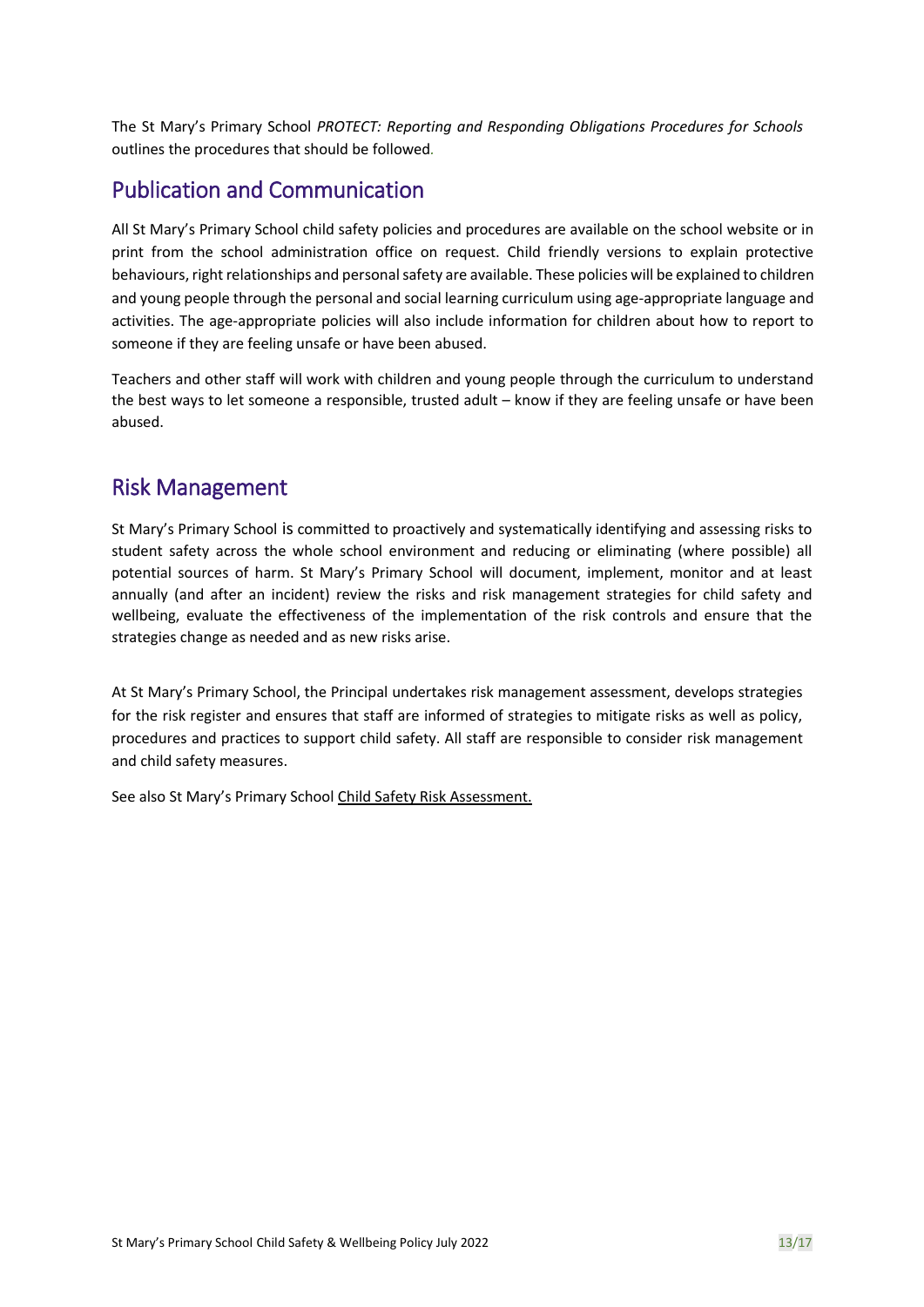## **Definitions**

**Child**: a child or young person within any DOBCEL school environment. (Legal elements of this policy may not apply to young people who turn 18 while at school, but the principle of care remains the same.)

#### **Child abuse** includes:

- (a) any act committed against a child involving:
	- (i) a sexual offence
	- (ii) an offence under section 49M(1) of the Crimes Act 1958 (grooming)
- (b) the infliction, on a child, of:
	- (i) physical violence; or
	- (ii) serious emotional or psychological harm; and
- (c) serious neglect of a child. (*Child Safety and Wellbeing Act 2005(Vic)*)

**Child safety** encompasses matters related to protecting all children from child abuse, managing the risk of child abuse, providing support to a child at risk of child abuse, and responding to suspicions, incidents, disclosures or allegations of child abuse. [\(Ministerial Order No. 1359\)](https://www.education.vic.gov.au/Documents/about/programs/health/protect/Ministerial_Order.pdf)

**Child neglect** includes a failure to provide the child with an adequate standard of nutrition, medical care, clothing, shelter or supervision to the extent that the health and physical development of the child is significantly impaired or placed at serious risk. [PROTECT](http://www.cecv.catholic.edu.au/getmedia/ebe135a4-d1b3-48a0-81fe-50d4fc451bcd/Identifying-and-Responding-to-All-Forms-of-Abuse.aspx#page%3D18)*[: Identifying and responding to all](https://www.cecv.catholic.edu.au/getmedia/ebe135a4-d1b3-48a0-81fe-50d4fc451bcd/Identifying-and-Responding-to-All-Forms-of-Abuse.aspx#page%3D10) [forms of abuse](http://cevn.cecv.catholic.edu.au/WorkArea/DownloadAsset.aspx#page%3D18)  [in Victorian schools](http://cevn.cecv.catholic.edu.au/WorkArea/DownloadAsset.aspx#page%3D18)*

**Child physical abuse**: Generally, consists of any non-accidental infliction of physical violence on a child by any person. [PROTECT](http://cevn.cecv.catholic.edu.au/WorkArea/DownloadAsset.aspx#page%3D10)*[: Identifying and responding to all forms of abuse in Victorian schools](https://www.cecv.catholic.edu.au/getmedia/ebe135a4-d1b3-48a0-81fe-50d4fc451bcd/Identifying-and-Responding-to-All-Forms-of-Abuse.aspx#page%3D10)*

**Child sexual abuse** is when a person uses power or authority over a child to involve them in sexual activity. It can include a wide range of sexual activity and does not always involve physical contact or force. [PROTECT](http://www.cecv.catholic.edu.au/vcsa/Agreement_2013/VCEMEA_2013.pdf#page%3D12)*[: Identifying and responding to all forms of abuse in Victorian schools](https://www.cecv.catholic.edu.au/getmedia/ebe135a4-d1b3-48a0-81fe-50d4fc451bcd/Identifying-and-Responding-to-All-Forms-of-Abuse.aspx#page%3D10)*

**Emotional child abuse** occurs when a child is repeatedly rejected, isolated or frightened by threats, or by witnessing family violence[. PROTECT](http://www.cecv.catholic.edu.au/getmedia/ebe135a4-d1b3-48a0-81fe-50d4fc451bcd/Identifying-and-Responding-to-All-Forms-of-Abuse.aspx#page%3D17)*[: Identifying and responding to all forms of abuse in Victorian](http://www.gazette.vic.gov.au/gazette/Gazettes2016/GG2016S002.pdf#page%3D17) [schools](http://www.vatican.va/roman_curia/congregations/ccatheduc/documents/rc_con_ccatheduc_doc_27041998_school2000_en.html#page%3D17)*

**Grooming** is when a person engages in predatory conduct to prepare a child for sexual activity at a later date. It can include communication and/or attempting to befriend or establish a relationship or other emotional connection with the child or their parent/carer. [PROTECT](http://www.cecv.catholic.edu.au/getmedia/ebe135a4-d1b3-48a0-81fe-50d4fc451bcd/Identifying-and-Responding-to-All-Forms-of-Abuse.aspx#page%3D15)*[: Identifying and responding](https://www.cecv.catholic.edu.au/getmedia/ebe135a4-d1b3-48a0-81fe-50d4fc451bcd/Identifying-and-Responding-to-All-Forms-of-Abuse.aspx#page%3D10) [to all forms](http://www.cecv.catholic.edu.au/getmedia/ebe135a4-d1b3-48a0-81fe-50d4fc451bcd/Identifying-and-Responding-to-All-Forms-of-Abuse.aspx#page%3D15)  [of abuse in Victorian schools](http://www.cecv.catholic.edu.au/getmedia/ebe135a4-d1b3-48a0-81fe-50d4fc451bcd/Identifying-and-Responding-to-All-Forms-of-Abuse.aspx#page%3D15)*

**Mandatory Reporting**: The legal requirement under the *Children, Youth and Families Act 2005 (Vic.)* to make a report to the designated authority in order to protect children from harm relating to physical and sexual abuse. The principal, teachers, medical practitioners, nurses, student counsellors and those in religious ministry are mandatory reporters under this Act[. PROTECT: Identifying and responding to all forms](https://www.cecv.catholic.edu.au/getmedia/ebe135a4-d1b3-48a0-81fe-50d4fc451bcd/Identifying-and-Responding-to-All-Forms-of-Abuse.aspx#page%3D10)  [of abuse in Victorian](https://www.cecv.catholic.edu.au/getmedia/ebe135a4-d1b3-48a0-81fe-50d4fc451bcd/Identifying-and-Responding-to-All-Forms-of-Abuse.aspx#page%3D10) schools

**Reasonable belief – mandatory reporting:** When school staff are concerned about the safety and wellbeing of a child or young person, they must assess that concern to determine if a report should be made to the relevant agency. This process of considering all relevant information and observations is known as forming a reasonable belief. A 'reasonable belief' or a 'belief on reasonable grounds' is not the same as having proof, but is more than mere rumour or speculation. A reasonable belief is formed if a reasonable person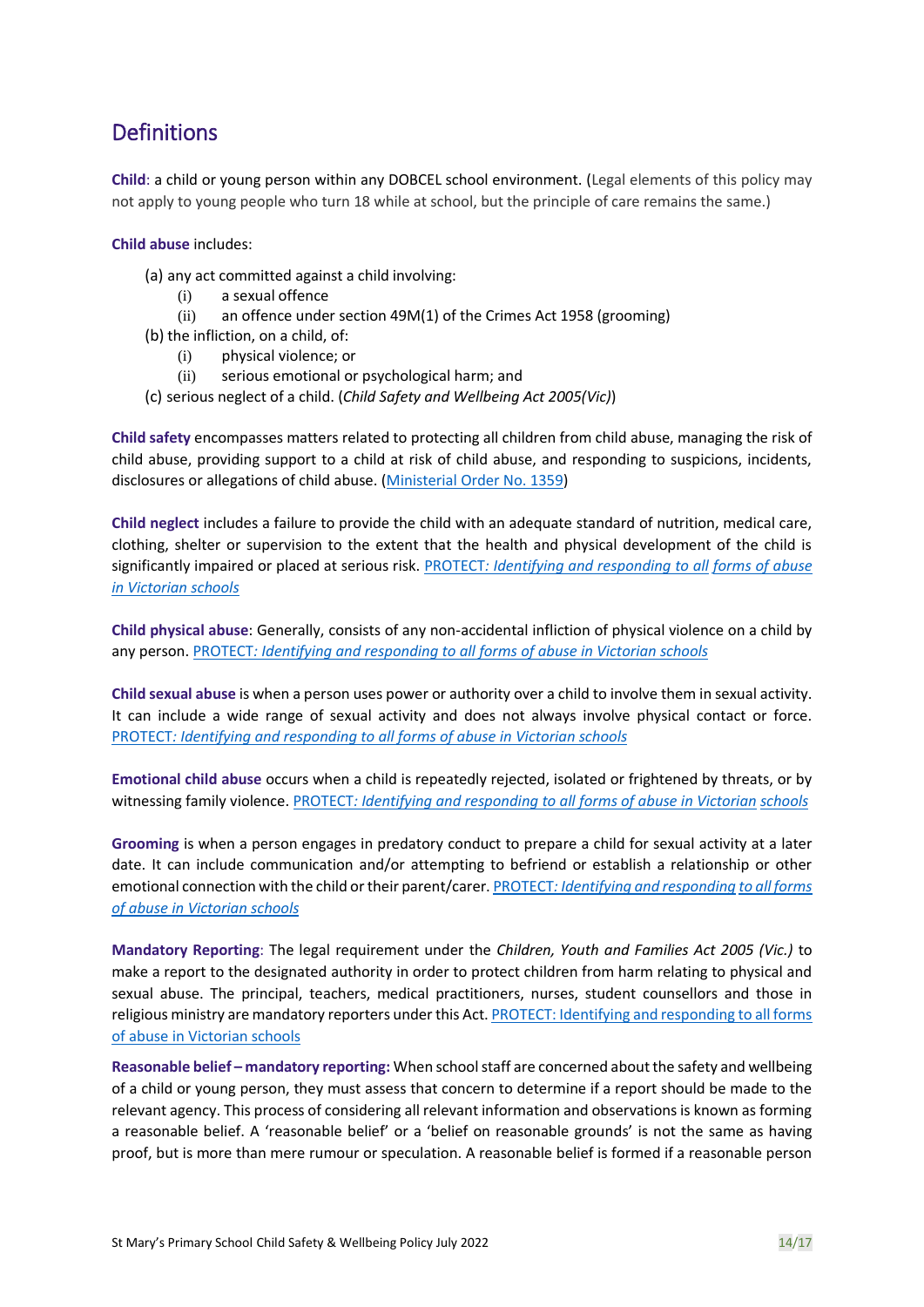in the same position would have formed the belief on the same grounds [\(PROTECT: Identifying and](http://www.cecv.catholic.edu.au/getmedia/ebe135a4-d1b3-48a0-81fe-50d4fc451bcd/Identifying-and-Responding-to-All-Forms-of-Abuse.aspx#page%3D35)  [responding to all forms of abuse in Victorian schools\)](http://www.cecv.catholic.edu.au/getmedia/ebe135a4-d1b3-48a0-81fe-50d4fc451bcd/Identifying-and-Responding-to-All-Forms-of-Abuse.aspx#page%3D35).

**Reasonable belief – reportable conduct scheme:** When a person has a reasonable belief that a worker/volunteer has committed reportable conduct or misconduct that may involve reportable conduct. A reasonable belief is more than suspicion and there must be some objective basis for the belief. It does not necessitate proof or require certainty.

NOTE: the difference between the reasonable belief definitions under mandatory reporting and the reportable conduct scheme is the category of persons who are required to, or can, form the reasonable belief which forms the basis for a report.

**Reportable Conduct**: Five types of "reportable conduct" are listed in the Child Wellbeing and Safety Act 2005 (*Children's Legislation Amendment (Reportable Conduct) Act 2017*). These include:

- 1. sexual offences (against, with, or in the presence of, a child)
- 2. sexual misconduct (against, with, or in the presence of, a child)
- 3. physical violence (against, with, or in the presence of, a child)
- 4. behaviour that is likely to cause significant emotional or psychological harm
- 5. significant neglect

**School environment** means any of the following physical, online or virtual places used during or outside school hours:

- a campus of the school
- online or virtual school environments made available or authorized by *[Insert school name]* for use by a child or student (including email, intranet systems, software, applications, collaboration tools and online services)
- other locations provided by the school or through a third-part provider for a child or student to use including, but not limited to, locations used for school camps, approved homestay accommodation, delivery of education and training, sporting events, excursions, competitions and other events) (Ministerial Order No. 1359).

**School staff** means an individual working in a school environment who is:

- directly engaged or employed by a school governing authority
- a contracted service provider engaged by DOBCEL (whether or not a body corporate or any other person is an intermediary) engaged to perform child-connected work for St Mary's Primary School
- a minister of religion, a religious leader or an employee or officer of a religious body associated with DOBCEL (Ministerial Order No. 1359).

**Volunteer** means a person who performs work without remuneration or reward for St Mary's Primary School in the school environment.

#### References

Catholic Education Commission of Victoria Ltd (CECV). 2016. *[Commitment Statement to](https://cevn.cecv.catholic.edu.au/Melb/Document-File/Child-Safety/About/Commitment-Statement-A4.aspx) [Child Safety:](http://www.cecv.catholic.edu.au/getmedia/ebe135a4-d1b3-48a0-81fe-50d4fc451bcd/Identifying-and-Responding-to-All-Forms-of-Abuse.aspx?id=8589940208) A safe and nurturing culture for all children and young people in Catholic schools*.

Congregation for Catholic Education. 1997. *[The Catholic School on the Threshold of the Third](http://www.vatican.va/roman_curia/congregations/ccatheduc/documents/rc_con_ccatheduc_doc_27041998_school2000_en.html) [Millennium,](http://www.education.vic.gov.au/Documents/about/programs/health/protect/FourCriticalActions_ChildAbuse.pdf)*  Vatican.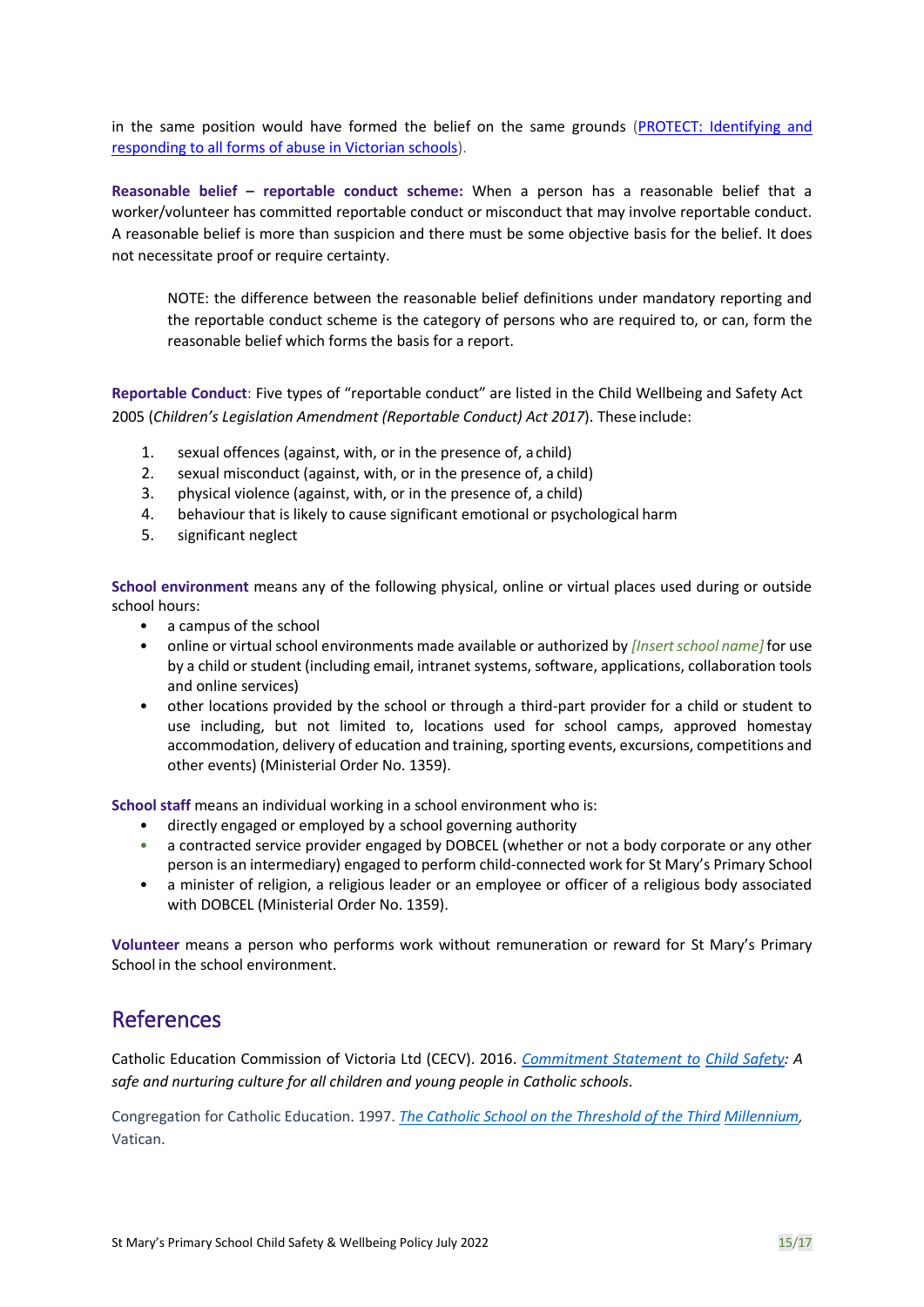Department of Education (DET). 20[16.](https://www.vit.vic.edu.au/news/news/2018/protecting-children-mandatory-reporting-elearning-modules) [PROTECT](http://www.gazette.vic.gov.au/gazette/Gazettes2016/GG2016S002.pdf)*[: Identifying and responding to all forms](https://www.cecv.catholic.edu.au/getmedia/ebe135a4-d1b3-48a0-81fe-50d4fc451bcd/Identifying-and-Responding-to-All-Forms-of-Abuse.aspx#page%3D10) [of abuse in](http://www.cecv.catholic.edu.au/getmedia/ebe135a4-d1b3-48a0-81fe-50d4fc451bcd/Identifying-and-Responding-to-All-Forms-of-Abuse.aspx)  [Victorian](http://www.cecv.catholic.edu.au/getmedia/ebe135a4-d1b3-48a0-81fe-50d4fc451bcd/Identifying-and-Responding-to-All-Forms-of-Abuse.aspx) [schools](http://www.gazette.vic.gov.au/gazette/Gazettes2016/GG2016S002.pdf)*

State of Victoria. 2022. [Implementing the Chid Safe Standards](https://www.education.vic.gov.au/Documents/about/programs/health/protect/Ministerial_Order.pdf) – Managing the Risk of Child Abuse in [Schools and School Boarding Premises](https://www.education.vic.gov.au/Documents/about/programs/health/protect/Ministerial_Order.pdf) *Order No. 1359*, Education & Training Reform Act 2006, Victorian Government Gazette No. G6

Parliament of Victoria, Family and Community Development Committee. 2013. *[Betrayal of Trust](http://www.cecv.catholic.edu.au/getmedia/ebe135a4-d1b3-48a0-81fe-50d4fc451bcd/Identifying-and-Responding-to-All-Forms-of-Abuse.aspx)*

#### Relevant Legislation

- Children, Youth and Families Act 2005 (Vic.)
- Working with Children Act 2005 (Vic.)
- Education and Training Reform Act 2006 (Vic.)
- Education and Training Reform Regulations 2017 (Vic)
- Equal Opportunity Act 2010 (Vic.)
- Privacy Act 1988 (Cth)
- Public Records Act 1973 (Vic)
- Crimes Act 1958 (Vic.)

Three new criminal offences have been introduced under this Act:

- a) **[Failure to disclose offence:](https://www.education.vic.gov.au/school/teachers/health/childprotection/Pages/reportobligations.aspx)** Any adult who forms a reasonable belief that a sexual offence has been committed by an adult against a child under 16 has an obligation to report that information to police. Failure to disclose the information to police is a criminal offence.
- b) **[Failure to protect offence:](https://www.education.vic.gov.au/school/teachers/health/childprotection/Pages/reportobligations.aspx)** The offence will apply where there is a substantial risk that a child under the age of 16 under the care, supervision or authority of a relevant organisation will become a victim of a sexual offence committed by an adult associated with that organisation. A person in a position of authority in the organisation will commit the offence if they know of the risk of abuse and have the power or responsibility to reduce or remove the risk, but negligently fail to do so.
- c) **[Grooming offence:](https://www.education.vic.gov.au/school/teachers/health/childprotection/Pages/reportobligations.aspx)** This offence targets predatory conduct designed to facilitate later sexual activity with a child. Grooming can be conducted in person or online, for example via interaction through social media, web forums and emails.

Staff should refer to the DOBCEL PROTECT: Reporting and Responding Obligations Policy and St Mary's Primary School *PROTECT: Reporting and Responding Obligations Procedures for Schools* for more information about these offences and the responsibilities for staff in relation to them.

### DOBCEL Policies and Documents

- DOBCEL Child Safe Governance Policy and Procedures
- DOBCEL Safeguarding Children and Young People: Code of Conduct
- DOBCEL Child Safe School Policy
- DOBCEL PROTECT: Reporting and Responding Obligations Procedures for Schools (including Mandatory Reporting)
- DOBCEL Child Safe Risk Management Policy